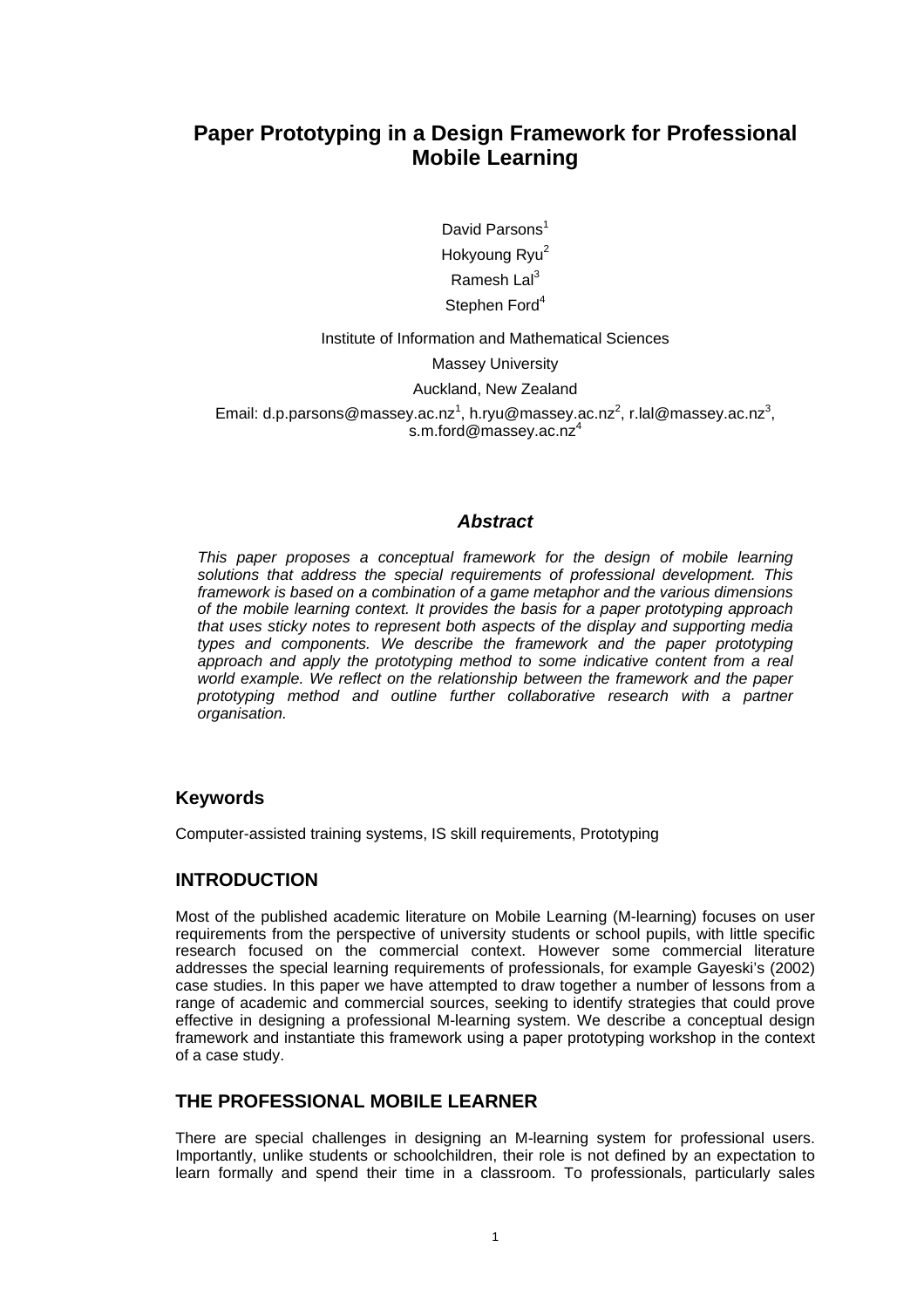professionals, time is money and therefore time spent on learning must be seen by them to be valuable. In addition, learning is highly dynamic in the commercial context and content must be current, more so than in many academic contexts. Because of this pressure on productivity*, just in time learning* is a common phrase (Koschembahr 2005), to the extent that some current views of M-learning have an on-the-job training focus, where workers in industries such as retail and fast food get what might be called 'fast learning' (McGee 2003), focusing on low level training modules and product information. A characteristic of this approach is the blurring of boundaries between acquiring information and learning. This encourages the view that, before long, an employee will not even be able to differentiate learning from other every day job functions. However this may not be desirable since education (as opposed to training) might take a broader, longer term view of professional development within the organisation. Perhaps one of the most important requirements in addressing these issues is to design M-learning content to be delivered as a professional down time activity. One of the commonly stated characteristics of M-learning content is that it should be delivered in short 'nuggets' rather than large units of information, while ensuring that the contextual integrity is maintained when content is decomposed (Luchini et al. 2004). Therefore this content needs to be highly focused, componentised and interruptible, with learning modules between 30 seconds and 10 minutes long, but must offer something more than just current product information and other transient data.

### **Tools and scenarios**

One of the most important starting points for developing an M-learning framework is to understand that simply presenting material on a mobile device does not on its own constitute a learning environment. An M-learning system should enable the learner to construct and explore knowledge, converse and collaborate with peers, and control their own learning (Sharples et al. 2002). Successful mobile applications such as banking or buying parking tickets are goal directed, and are not effective if they expect too much reading from a small screen or distract with unnecessarily rich media objects (Uther 2002). As one alternative, Kurbel and Hilker (2002) stress the value of audio transmission, which can be combined with visual cues such as keywords, comments and illustrations. Audio transmission also encompasses audio conferencing, discussion forums of voice messages and voice based answers to on line tests. Freestyle drawing tools, which are available on many of the larger mobile devices, can also be useful to the learner (Liu et al. 2003). Real time streaming of video is an increasingly realistic option, but research is need to identify its value in terms of improving learning experiences (Liu and Choudary 2004).

Generic decisions about content are important at design time, since there is a need to identify media types included in the design process. A number of researchers give guidance as to important aspects to consider in the nature of M-learning content. Luchini et al. (2004) stress the importance of the user participating in and learning about underlying concepts and processes, perhaps using simulation tools, rather than learning by rote.

For the professional, it is important to try to contextualise learning into real-life situations. Work based scenarios are very useful for this, but it is important that these scenarios are not linear but involve many potential branches based on user interactivity. Setaro (2001) uses the medical context to indicate the usefulness of different outcomes depending upon the decisions made by the learner. Lundin and Nulden (2003) describe multimedia scenarios used in a professional context based on the PIER approach, which has four main building blocks: problem based learning, interactive multimedia, experiential learning and role playing. They outline a number of design approaches for these scenarios, including always leading to the same final scene with a common final problem, regardless of the branches that may take the learner to that point. In their multi user scenarios, learners take on different roles in a collaborative scenario based on real-world problems from the learner's organisation. Learners decide when and where to participate but still need to coordinate with the other participants. The inclusion of synchronisation points creates motivation for members to keep moving at a common pace and not be responsible for slowing down the other members of the group. The authors also propose the use of 'cliff-hangers' in the scenarios, points in the process when the participants are deliberately given a sense of failure and a problem to solve.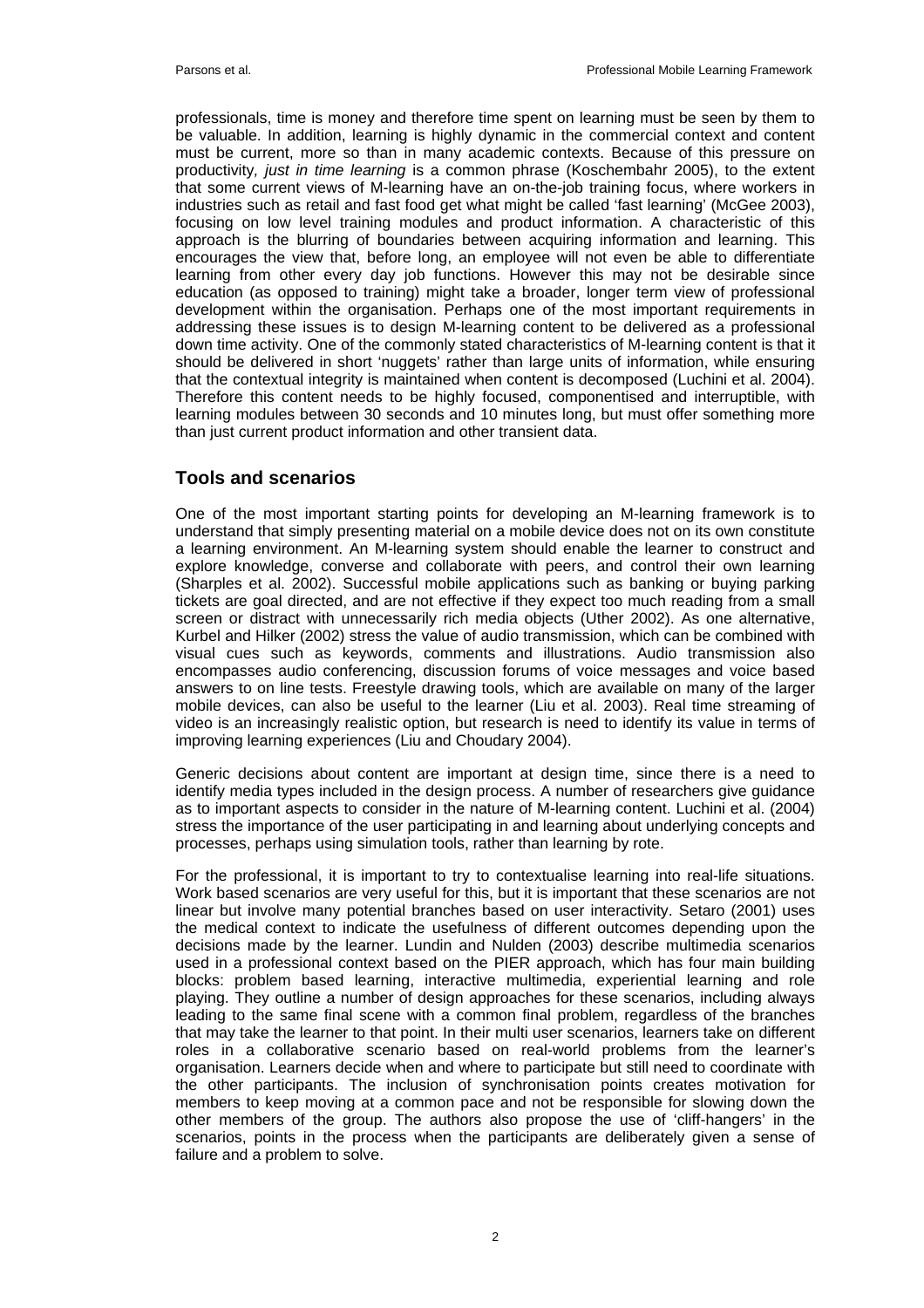# **Discrete or integrated M-learning**

A strategic issue in planning an M-learning solution is whether or not it will be integrated with other modes of educational delivery. Rather than being seen as a discrete delivery channel, it may also be regarded as a bridge between formal and informal learning arenas (Mifsud 2002). Indeed M-learning may be used as a pre and/or post activity to other types of learning, such as being in a real world context (Colazzo et al. 2003). In this type of delivery, M-Learning can complement the classroom experience, perhaps by covering issues that arise less frequently or simply by reinforcing previous classroom learning in a different way. A number of systems use mobile devices as a local messaging topology in face to face settings rather than in mobile isolation (Roschelle 2003). Even in an environment where there is no classroom time, M-learning solutions can benefit from the facilitator/leaner model, where there is a human teacher interacting with students via the mobile learning system (Liu et al. 2003). These interactive sessions can give structure to an otherwise fluid learning schedule.

### **The M-learning community**

Roschelle (2003) emphasises that our analysis needs to have a complex view of social practices and a simple view of technology, not vice versa. The role of the mobile device is just that of a tool; a mediating object, neither in control nor an object to be controlled. Technological sophistication is not necessarily a measure of usefulness, since even simple technologies like classroom response systems have proved effective, engendering rich social practice around basic systems. Participatory simulations can assist understanding of emergent behaviour and collaborative data gathering with mobile devices can encourage more cooperative work. Both of these are highly social activities.

To engage the learner and draw them into a virtual community, two way interaction is an important feature of an M-learning environment. On the one hand there will be communication from the system to the learner. This may involve profiled notifications sent that are important to the learner's context (Koschembahr 2005), this context being defined by characteristics such as business unit, management level and job role. Other types of communication may be messages from fellow mobile learners or role play participants, general multicasts or more personalised communications from a learning facilitator (Rogers et al. 2004). On the other hand, there will be communication from the learner, which may involve submitting test answers, contributing to discussion groups, sending messages, writing blogs or adding to Wikis or sharing other information as part of pooled resources. Therefore mobile learning systems must provide the ability to upload resources to a central repository in a number of different formats. These resources may include rich media elements such as photographs or videos that can contribute to the learner's portfolio (Deviney and Koschembahr 2004) as well as being used as generally shared content (Trifonova et al. 2004). Such interactions support the essential characteristics of a shared learning environment, and these virtual learning communities, supported by mobile systems, are good for the organisation and the learner (Leung and Chan 2003). The ability to share problems enables learners to compare their solutions with others. Sharples (2002) uses the example of radiologists comparing their diagnoses of a case with others to reach a consensus. In the professional sales context we can envisage a similar approach used with customer needs analysis, discussing a set of requirements with other users.

The learner's ownership of content is a motivating factor. They can create, review and edit the content while the social aspect that is central to learning in a mobile learning community can support the shared corporate culture. In addition, the organisation benefits from the growth of answer gardens developed from pooled resources (Ackerman and Malone 1990). There may also be value in sharing learner models, as well as learning material, to compare understanding and promote collaboration (Bull et al. 2004). Of course all of this shared information needs enough metadata to distinguish between core material and individual contributions and also to encapsulate permissions on individual data, particularly learner models (Sharples 2002, Sharples et al. 2002). Walkers individualised 'pockets' (Walker 2004) can be a useful structuring approach here.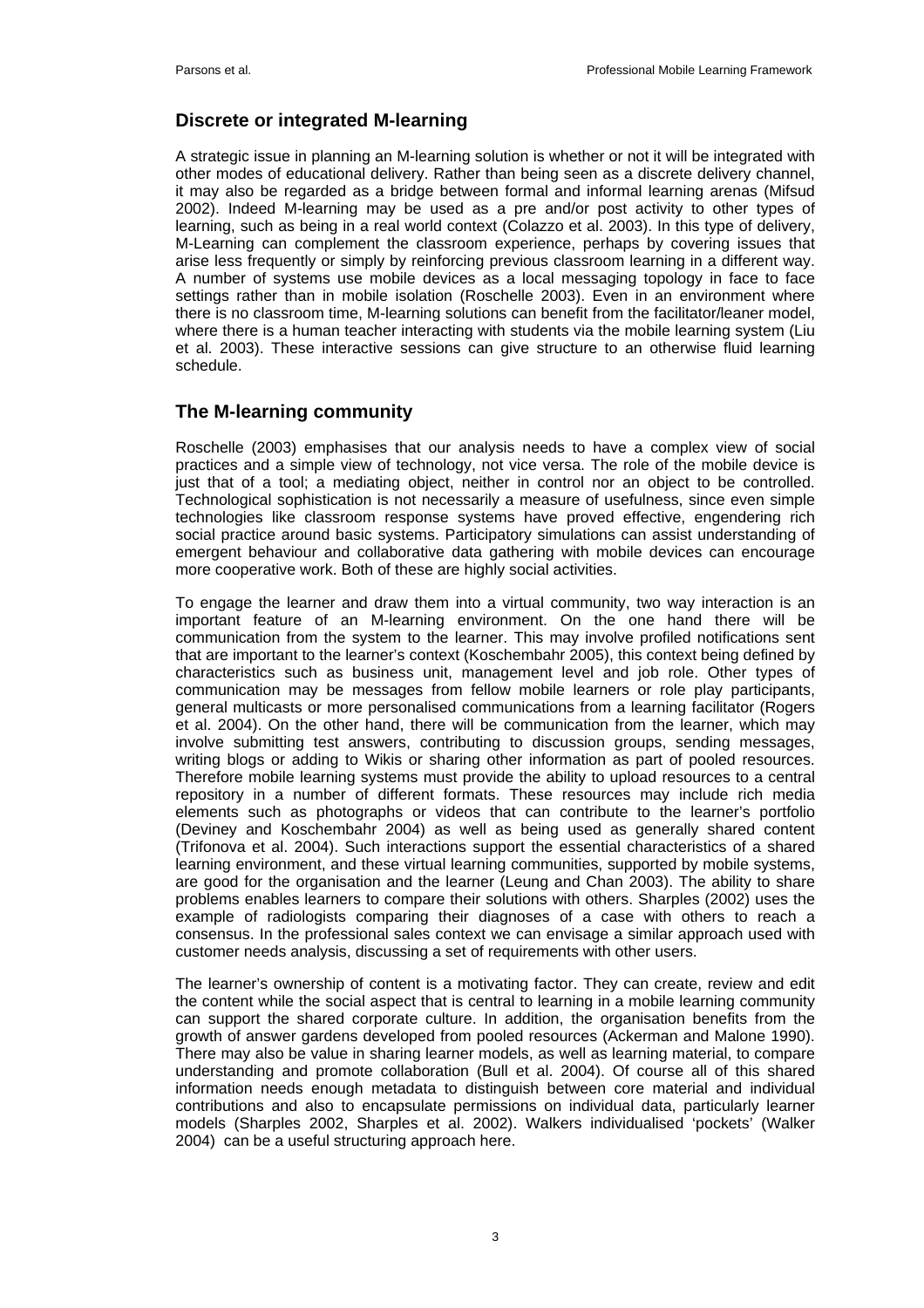# **METHODOLOGY**

Our methodology was to develop an M-learning framework based on best practice from the literature and to explore the validity of this framework by applying a paper prototyping technique to designing some M-learning content in the context of a case study based in a commercial organisation. In the following sections we describe the framework, explain the design process and discuss their application to a specific case.

# **Developing a framework**

We have developed a conceptual design framework for M-learning based on a combination of design issues, dimensions of learning context, structural factors and their instantiation and objectives. The purpose of the framework is to encapsulate best practice, drawn from the literature, for building professional M-learning systems. Underlying this framework is a game metaphor, intended to engage and challenge the learner. The framework is user, device and content focussed, rather than considering the complete infrastructure. Leung and Chan (2003) describe a simple learning framework which is technology focussed, consisting of four layers, the mobile network infrastructure, the mobile protocol, the mobile user infrastructure and the mobile learning applications. Our intentions were to develop a conceptual framework at the mobile learning application layer. We also wished to decouple our initial design exploration from the potential limitations of a given technology platform. Thus our framework was intended to support an initial paper prototype phase that focused on the various media types and interactions that are necessary for M-learning, as well as some pragmatic considerations such as the generic form factor of the target devices, but not to pre-judge the client server architecture or the client device software.

#### *Framework metaphors*

There are two useful metaphors that have been explored in the context of M-learning that may enable us to both leverage the positive qualities of mobile devices and engage the learner. These are the cinematic metaphor and the game metaphor. The cinematic metaphor, as described by Walker (2004), provides us with a number of interesting ideas about how to involve the learner. The cinematic narrative enables users to explore roles, both their own and others. The use of fiction and emotional cues has the ability to deliver learning through the user identifying with characters and consciously reflecting on their actions. If the fiction is based on the users' reality (e.g. a sales scenario), then this basis in fact helps the viewer to identify with and comprehend it. The narrative can also be personal, including the record of ones own trail though the narrative and contribute to 'pockets' of user created contents. We can see that such a metaphor integrates well with the scenario based approach discussed previously.

The game metaphor is an important one, since in many cases an M-learning module will be competing with games or other diversions that a mobile device can provide during a professional's 'down time' (Colazzo et al. 2003). Thus new forms of teaching are required to encourage more time spent on activities. Schwabe and Göth (2005) describe the use of a game approach to M-learning, asserting that fun and excitement are motivational. They also provide a framework for their game based system developed from Prensky's (2001) six structural elements of games, namely rules, goals and objectives, outcome and feedback, conflict, competition, challenge and opposition, interaction and representation or story. Our framework is a development of Schwabe and Göth's, translated from the game environment into the professional M-learning context. It also integrates Wang's (2004) six dimensions of learning context: identity, spatio-temporal, facility (device, including adaptivity), activity, learner and community. We identity five design issues that are critical in professional Mlearning: user roles and profiles, working on the move, different media types, interface design and collaboration support. We map these to Wang's six contexts and then to Prensky's structural elements. From these we address the learning objectives of the system: improved professional skills, loyalty and retention, organisational knowledge and team building. The framework is shown in Figure 1. The links that are identified are those that we see as most important, though most of the components will relate in some way or other. Key features of the framework are that it identifies the importance of the user's roles and the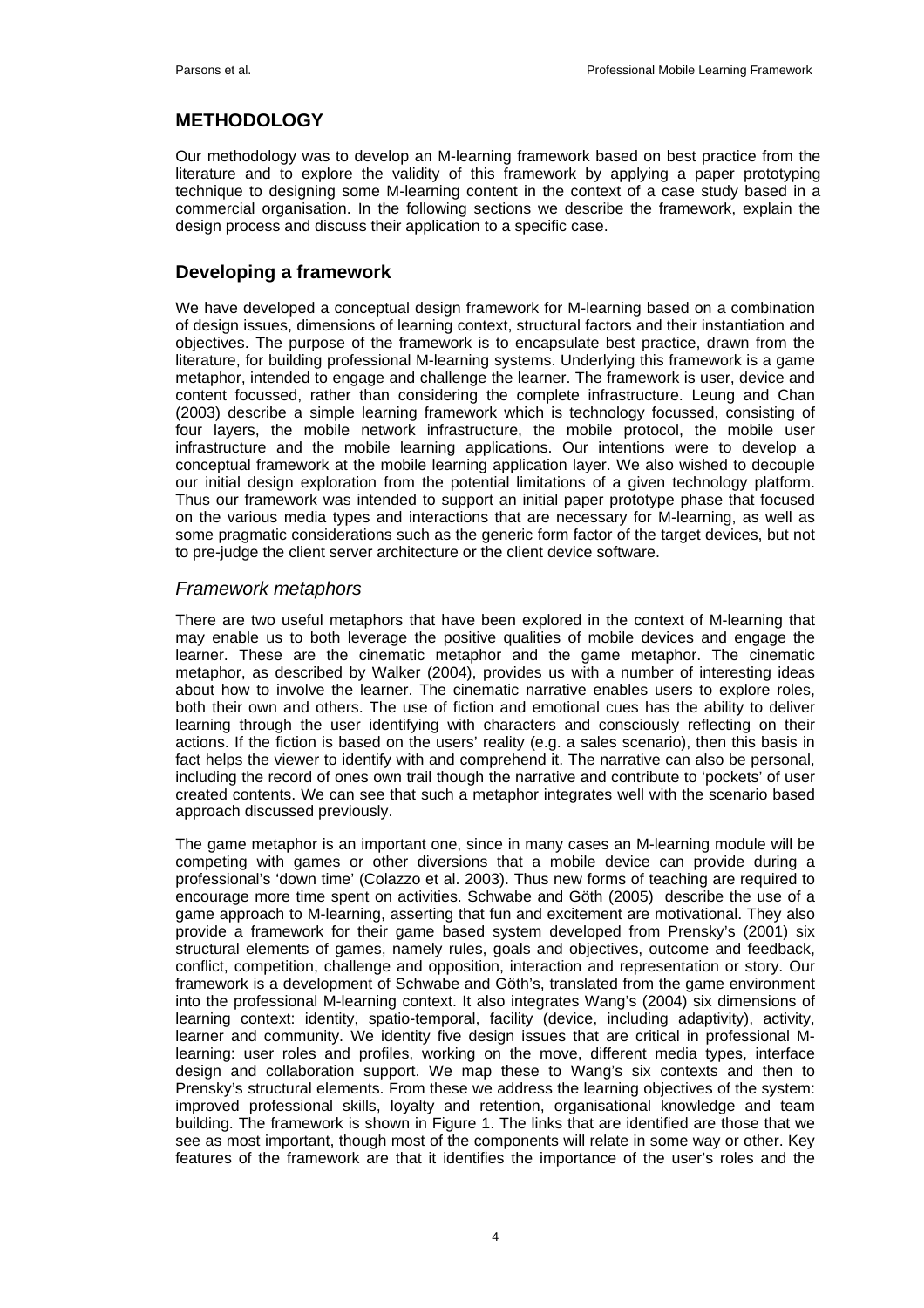learning community in meeting client objectives. We also identify those issues, dimensions and factors that have a user focus, contrasted with those that have a platform focus.



*Figure 1: The M-Learning design framework* 

# **Paper prototyping with sticky notes**

Having developed the initial framework, we specified a prototyping phase, with the intention of mapping the platform focussed components of the framework to our evolving prototype and taking the first steps toward validating the framework by testing it against a real world context. Many studies (e.g., Dix et al. 2004, Preece et al. 2002, Preece et al. 1994) have suggested that prototypes are a useful aid when discussing ideas with stakeholders, an important consideration in developing M-learning for commercial clients. These prototypes are generally used as a communication device among team members, and are an effective way for them to test out ideas, encouraging reflection in design.

We chose to use a lightweight paper prototyping approach using sticky notes, as described in Nehrling (2005). This approach is based on the use of paper prototyping materials for screen design that are specifically related to the physical size of the target platform. In this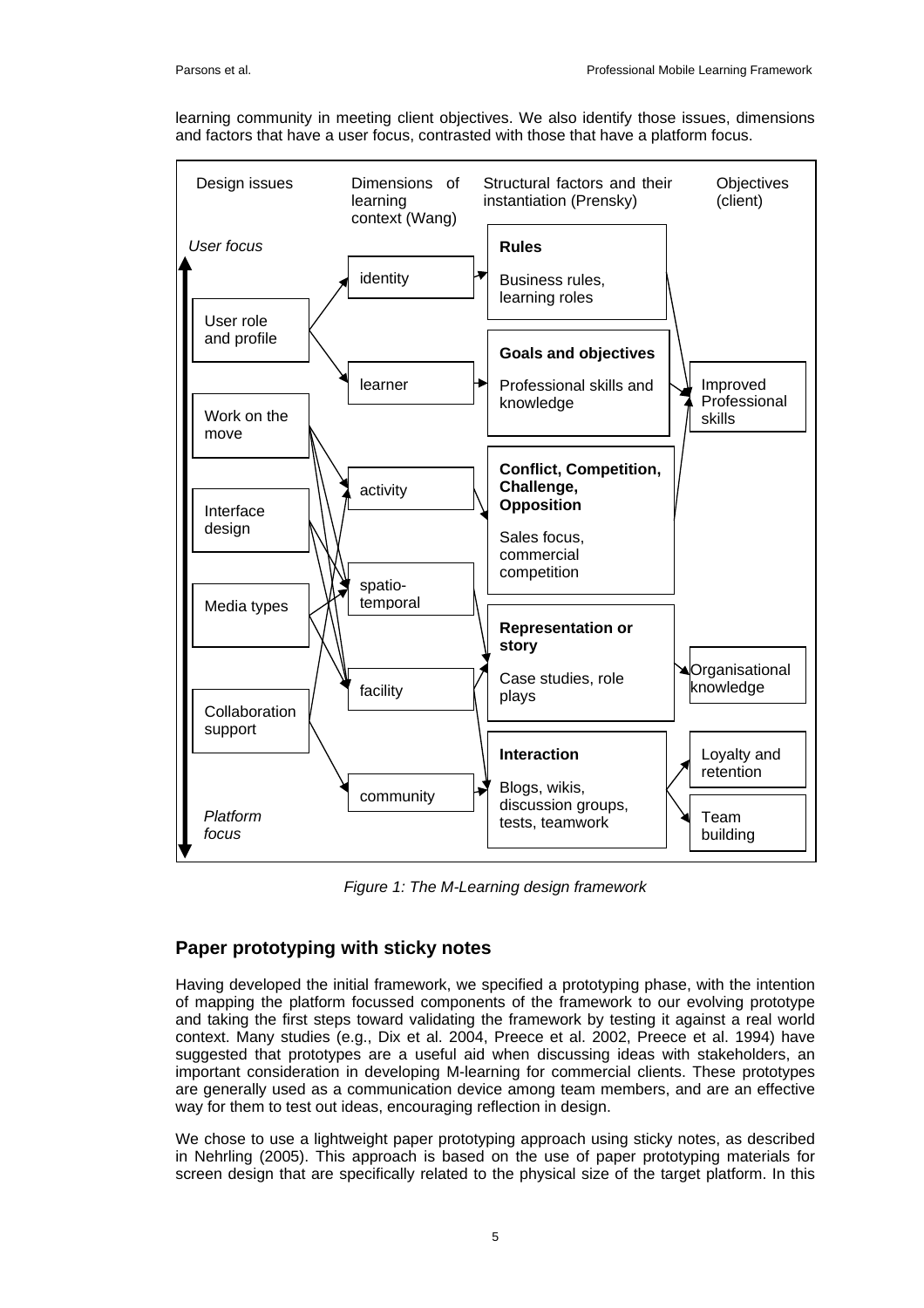approach the sticky notes serve two purposes. First, their size makes them ideal for the low fidelity prototype of the interface screens themselves, but equally importantly their portability and ability to be arranged (and re-arranged) on a vertical surface makes them an ideal tool to model the mobile user's workflow, and to maintain the conceptual integrity of the task decomposition (Luchini et al. 2004). Their key property is the ability to be moved into and between different environments and to link one piece of information to another in a precisely contextual way (Beato 2005). This property of being able to present information in context also makes them useful in designing information systems. They have been used in a number of different paper prototyping activities, including affinity diagramming (Snyder 2003), describing the page flow of a web site (Williams and Tollett 1997) and as overlays to other materials to show changes in content, such as showing pop ups or items in a spatial environment (Liu and Khooshabeh 2003). Another benefit from the sticky note prototype originates from the fact that an early evaluation is possible, since the users can interact with the sticky note prototype as though interacting with the real product. In fact, a human operator can simulate the responses to the users, so actual users can provide their evaluation of the proposed device. The use of sticky notes as a prototyping tool is just one part of a well-established practice of using tactile elements in the design of information systems. As well as being a useful approach to user interface prototyping, the tactile approach has long been successful in the business layer aspect of software design, perhaps most popularly in the CRC (Class, Responsibility and Collaboration) cards developed by Beck and Cunningham (1989). Low-fidelity paper prototypes such as this have been shown by many studies (e.g., Grady 2000, Nielsen 2003, Rudd et al. 1996, Sefelin et al. 2003, Virizi et al. 1996), to be as effective as high-fidelity prototypes*.* 

In designing an M-learning system it is necessary to consider the various form factors of mobile devices (relating to the user interface and facility components of our framework). Weiss (2002) identifies three generic categories of screen size that we could consider. These three generic sizes are small (mobile phone), Medium (smart phone or pager) and large (PDA). Nehrling (2005) asserts that the specific advantage of sticky notes in the prototyping of mobile device interfaces is that some of their standard sizes map directly onto the screens of typical mobile devices. However in addition to screen size, we also need to be aware of screen resolution which can vary tremendously, and the further effects of user customisation of the device display, commonly available on PDA devices. Given these variations, our design approach was to use notes in two generic sizes; a PDA format of 3 inches by 2.5 inches and a mobile phone format of 1.5 inches square.

As well as using sticky notes as screen proxies, we also used different coloured notes when integrating different media objects into the user workflow so that we could represent the various types of content and interactivity included in our framework. The sticky notes representing the screen display map to the interface design issue, and the facility and spatiotemporal contexts. The other types of note represent the media types and map to the same contexts, thus supporting the representation and interaction of structural factors. This makes it possible to represent a total set of page components that act together but go beyond the visible boundaries of the screen. This approach has something in common with the concept of modelling object oriented designs in colour (Coad et al. 1999). In our colour coding, yellow is used for the screen ('interface design' and 'faclity'), orange for audio and pink for visual components (both supporting the 'representation or story' factor of the framework), while green is used for communication links or programs (supporting the framework's 'interaction' factor).

Prototyping mobile device screens with sticky notes is an extension of paper and pencil prototyping methods, so the same core activities apply to design workshops using this technique, namely: (1) identifying needs and establishing requirements, (2) developing alternative designs that meet those requirements, (3) building a conceptual design, (4) path determination, (5) accommodating for user error, and (6) prototype evaluation (Preece et al. 2002, Rauch et al. 1997). In our design workshops we focused on the first four of these activities, postponing accommodation of user error and prototype evaluation until the usability testing phase of the paper prototype.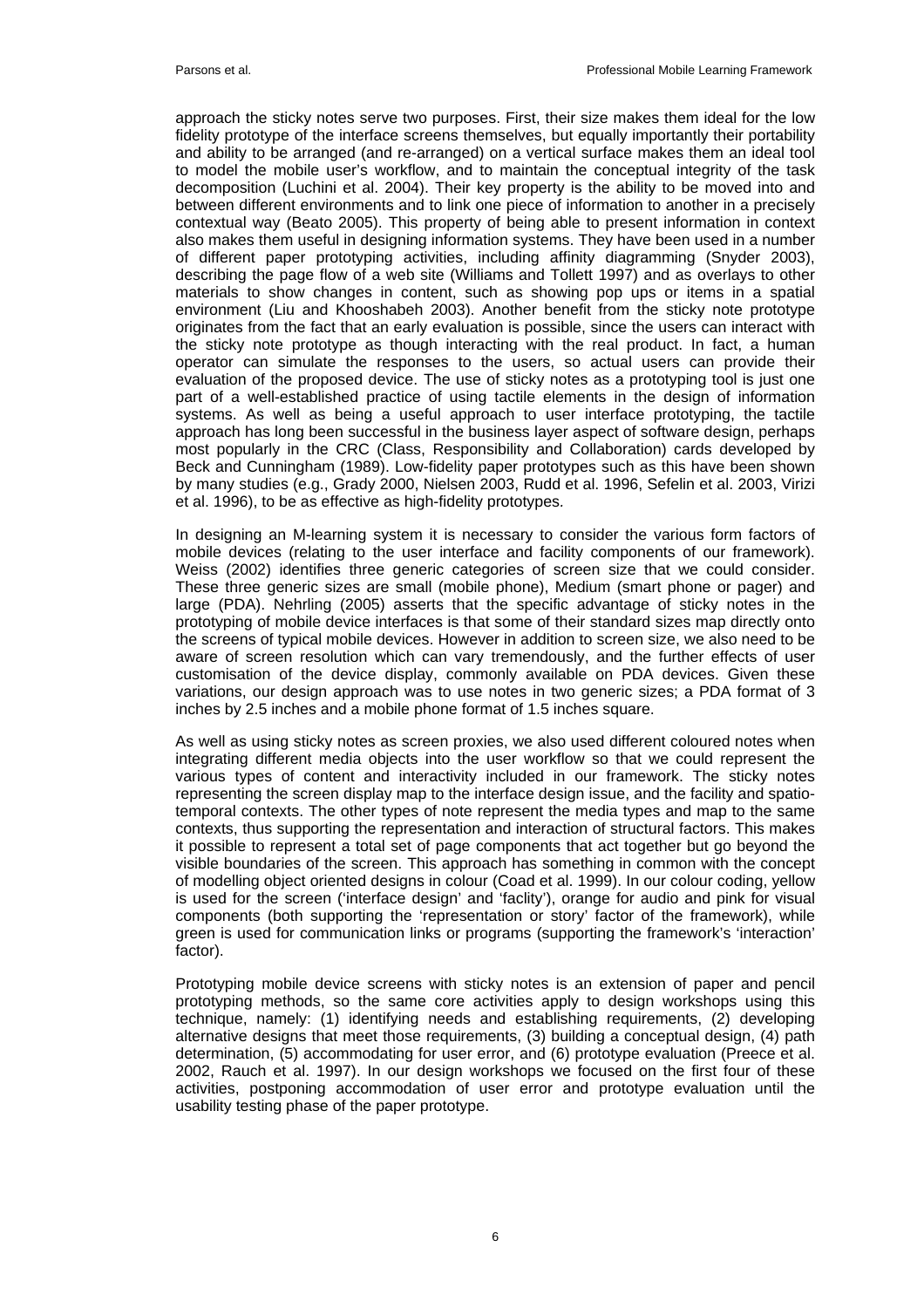# **Case study**

The context of this research paper was a proposal to develop M-learning materials for an external client for whom a classroom based training programme was already being delivered on a commercial basis. As a multi-national company in the communications industry, the client organisation's employees typically have access to sophisticated mobile devices, thus part of the infrastructure for an M-learning solution is already at hand.

In the commercial M-learning context in which our study is based, there are a number of objectives for the client organisation. The most important objective is to improve the employees' professional skills in selling technology related products and services. Other objectives are to enhance employee loyalty and retention, to develop employees' knowledge of their own and customer organisations and to develop sales teams. The employee profiles within the sales area are differentiated primarily by the targets of their selling; large corporate and government customers, small to medium enterprises (SMEs) or retail customers. Each of these roles requires some different knowledge and skills but a common core of general technical and industry specific learning.

For this study, we chose to mobilise a short subsection of one of the current classroom based modules that presents a list of security vulnerabilities in mobile systems identified by Lee et al. (2004). The module discusses the mapping of security vulnerabilities to various components in an n-tier system. In the classroom this content would take up to 30 minutes for a user to complete including its associated exercise. The module's presentation content load is relatively low, with only two PowerPoint slides of notes, and an A3 handout of one of the slides is used in the classroom. The combination of material and exercise made this a suitably challenging component to translate into an M-learning context that met the criteria of our framework. During the workshop, sticky note screens and sticky note media objects were written, either on the desktop or sometimes attached to the device screens, to capture the Mlearning content. Once the initial screen components had been prepared, they were moved onto the whiteboard for storyboarding activities to take place based on the underlying workflow and higher level navigation requirements.

# **Results of the workshop**

One of the most useful outcomes of this physical modelling was in understanding the points of the system where different user interface components (from the design issues of the framework) would be required for certain types of content (the representation or story structural factor) depending on the facility available (within the learning context). For example, in one section of the learning material, the user is required to identify, on a diagram, the locations in a layered architecture where certain security vulnerabilities can occur. In translating this content to the M-learning environment it became clear that the larger screen could host an interactive diagram, whereas the small screen size would require us to decompose that larger diagram into more visually manageable components. Also, the lack of a stylus on most mobile phones meant that we had to design for a different form of user interaction.

Apart from gaining an understanding of the physical design constraints from the sticky note prototype, the process also provided a series of sketched screens for the workflow of the system, or a series of scene sketches showing how a user can perform a task using the device. In conjunction with a narrative description, the sticky note prototype can describe human activities or tasks in a predefined description that allows exploration and discussion of contexts, needs and requirements. It may explicitly describe the use of the proposed device or other technical support to achieve a task. This is, in turn, can be used for use-case analysis. This content focused aspect of the process feeds into the higher levels of the framework that relate to the identity, learner and activity contexts.

In addition, being able to represent the screens in the workflow with associated media objects proved a useful design tool because we began to identify a detailed design pattern evolving that could be reused throughout the M-learning system. The requirements of navigation through many pages meant we quickly adopted a layered navigation approach. Since small form factor displays cannot support the traditional frameset approach to render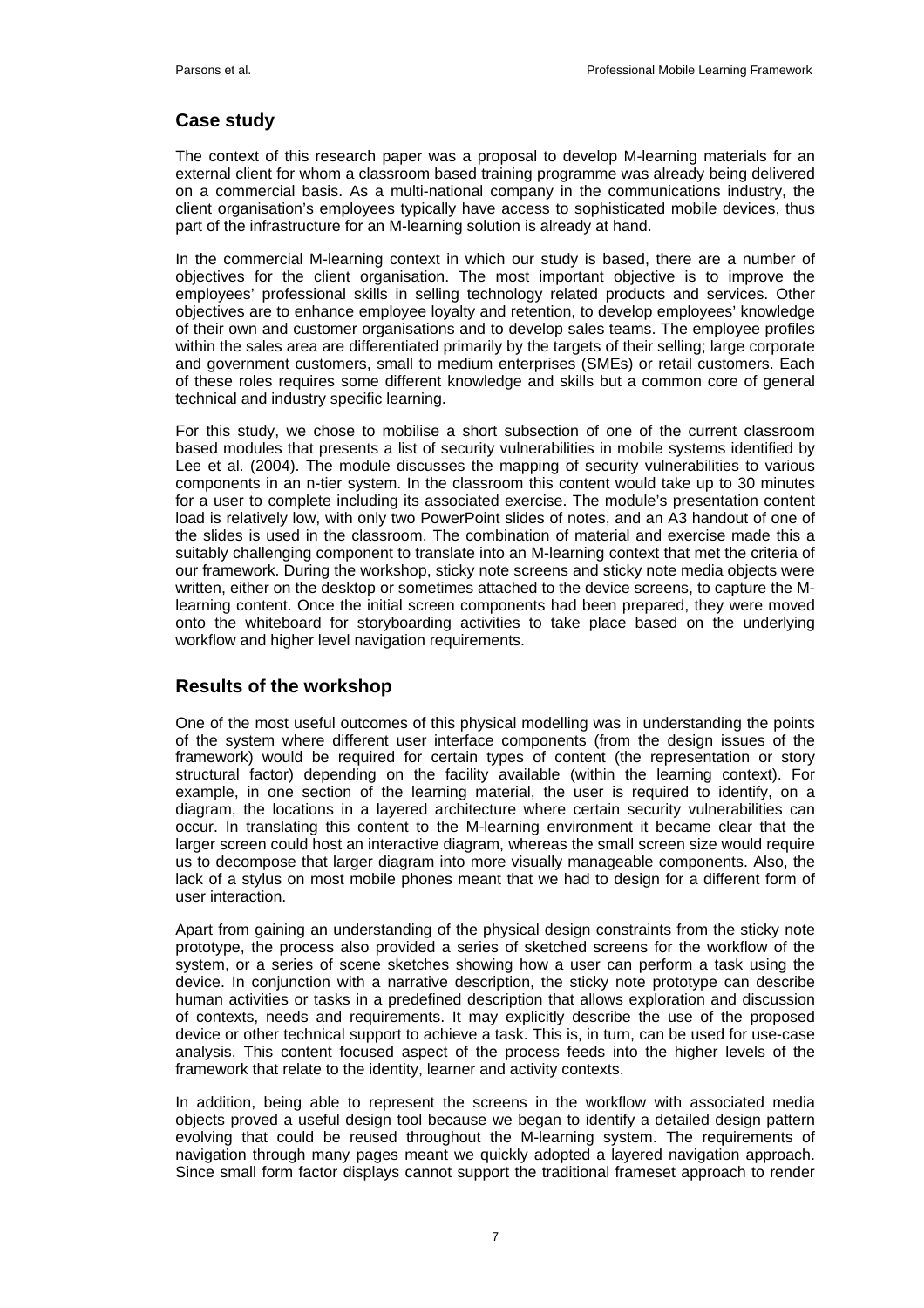the persistent, contextually persistent and dynamic elements of a page-style display (Golding 2004), we integrated into the design a standard set of tiny navigation icons (breadcrumbs) into a small screen header. We also identified a standard path through each 'nugget' that led the learner to an interactive 'answer garden' (Ackerman and Malone 1990) at the end of each learning objective, bringing the interaction factor of the framework into play.

Upon placing the sticky notes on the board, it became clear that attention was needed when defining the breadth and depth of workflows. Jones et al. (1999) found that users of small screens did not navigate as deeply as normal sized screens, thus making depth the more important factor of the two. The sticky notes allowed us to easily manipulate the workflows until a good balance was achieved between breadth and depth, which would in turn aid the user when navigating the system. Finally, using multiple colours for supporting media objects also proved useful in monitoring the richness of the M-learning solution. It was evident that any screen note that did not have some kind of supporting media object note was not likely to be very interesting for the learner and would not meet the criteria of the framework. A rule of thumb developed that each display sticky note should be associated with at least one other media object sticky note. Using a range of colours for the different media types enabled a high level view of the distribution of supporting media components across various learning paths.

#### **CONCLUSIONS AND FURTHER WORK**

The initial paper prototyping exercise appeared to support the framework's assumptions, in that a satisfactory prototype was one that mapped easily to the framework. At the end of the workshop we were able to establish the structure, various levels for each task, the flow and depth within each task and the type(s) of multimedia that would be used to the objectives of the framework. However the most difficult aspect of the design was to consider elements of conflict, competition, challenge or opposition. This structural factor implied that we would need to carefully consider the technology requirements of the server as well as the client, since the proposed scenarios (e.g. evaluating password strength) required a reasonably sophisticated programming model to enable the user to compete against either an application or other learners.

So far we have applied the framework in the context of using sticky notes for paper prototyping with a design team as participants. The next logical step for experimentation would be a usability study, to try to validate the approach with potential users from the client organisation. Once we have further refined the framework and prototyping process we expect to apply it in a vertical prototyping iteration of the M-learning system, following through a small M-learning component from design to implementation and testing. This will give us an opportunity to evaluate whether or not our framework approach is effective in anticipating the design and usability issues that may result from a real world implementation of a professional M-learning system.

#### **REFERENCES**

- Ackerman, M. and Malone, T. 1990, *Proceedings of Conference on Office Information Systems: Answer Garden: a tool for growing organisational memory,* ACM Press, Cambridge, Mass., pp. 31-39.
- Beato, G. 2005, *Twenty-Five Years of Post-it Notes*, Rake Magazine, Available: [http://rakemag.com/features/detail.asp?catID=61&itemID=20620,](http://rakemag.com/features/detail.asp?catID=61&itemID=20620) Accessed: Sept 14 2005
- Beck, K. and Cunningham, W. 1989, *Proceedings of Conference on Object Oriented Programming Systems Languages and Applications (OOPSLA): A Laboratory for Teaching Object Oriented Thinking,* New Orleans.
- Bull, S., Cui, Y., McEvoy, A. T., Reid, E. and Yang, W. 2004, *Proceedings of 2nd International Workshop on Wireless and Mobile Technologies in Education: Roles for Mobile Learner Models,* IEEE.
- Coad, P., Lefebvre, E. and Luca, J. D. 1999, *Java Modeling In Color With UML: Enterprise Components and Process,* Prentice-Hall.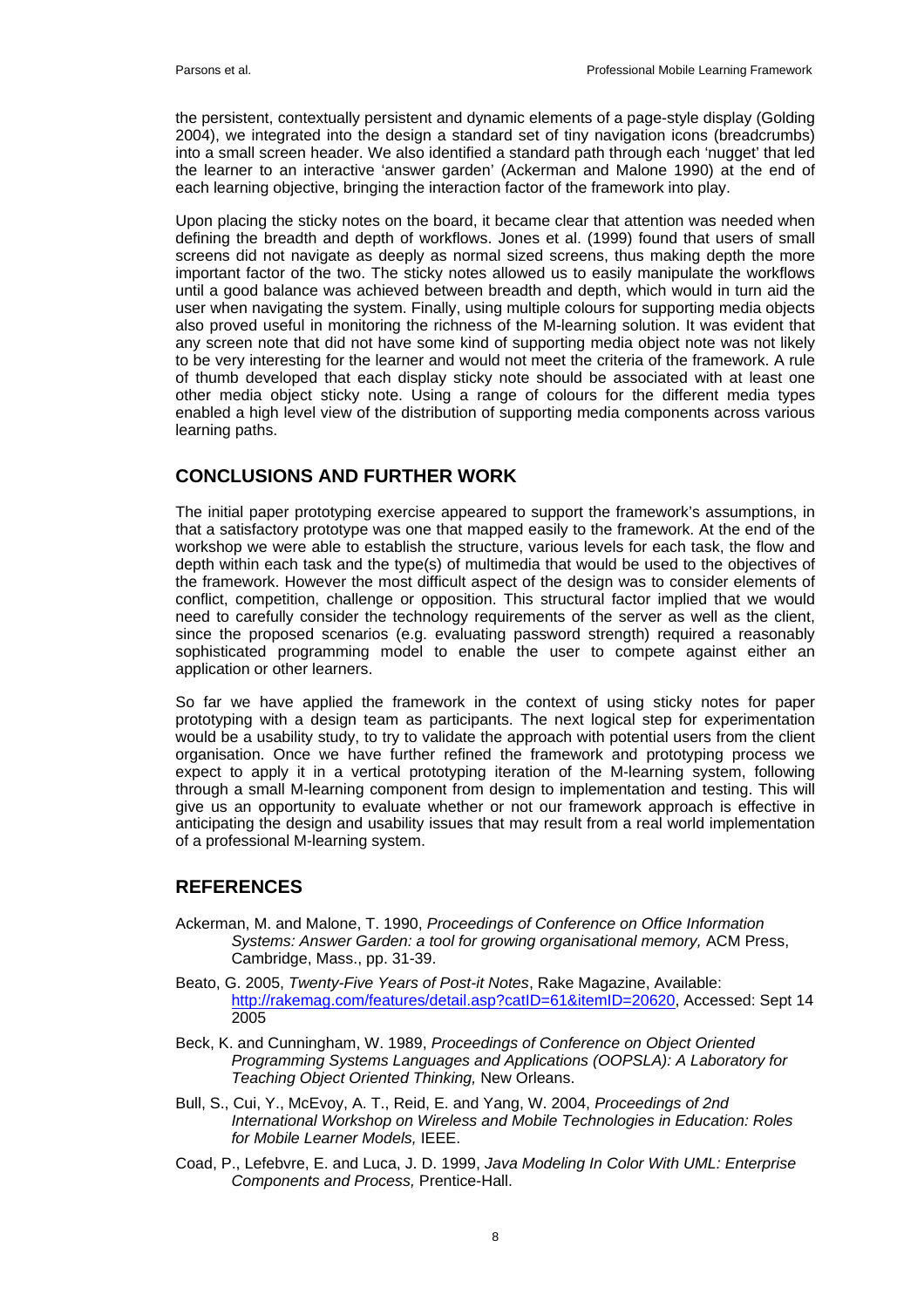- Colazzo, L., Molinari, A., Ronchetti, M. and Trifonova, A. 2003, *Proceedings of World Conference on E-Learning: Towards a Multi-Vendor Mobile Learning Management System,* AACE.
- Deviney, N. and Koschembahr, C. V. 2004, *Learning Goes Mobile*, Available: [http://www.workindex.com/editorial/train/trn0402-02.asp,](http://www.workindex.com/editorial/train/trn0402-02.asp) Accessed: Sept. 16 2005
- Dix, A., Finlay, J., Abowd, G. D. and ., R. B. 2004, *Human-Computer Interaction,* Pearson Education, Essex, England.
- Gayeski, D. 2002, *Learning Unplugged Using Mobile Technologies For Organizational Training and Performance Improvement,* AMACOM, New York.
- Golding, P. 2004, *Next Generation Wireless Applications,* Wiley, Chichester.
- Grady, H. 2000, *Proceedings of 18th ACM international conference on Computer documentation: technology & teamwork: Web site design: a case study in usability testing using paper prototypes,* Cambridge, Mass., pp. 39-45.
- Jones, M., Marsden, G., Mohd-Nasir, N., Boone, K. and Buchanan, G. 1999, *Proceedings of Eighth International World Wide Web Conference: Improving Web Interaction On Small Displays,* Toronto, Canada.
- Koschembahr, C. 2005, *Optimizing Your Sales Workforce through Mobile Learning*, American Society for Training and Development, Available: [http://www.learningcircuits.org/2005/apr2005/vonKoschembahr.htm,](http://www.learningcircuits.org/2005/apr2005/vonKoschembahr.htm) Accessed: Sept 14 2005
- Kurbel, K. and Hilker, J. 2002, *Proceedings of IASTED International Conference on Communications, Internet, and Information Technology: Requirements for a Mobile E-learning Platform,* St. Thomas, US Virgin Islands, pp. 467-471.
- Lee, V., Scheider, H. and Schell, R. 2004, *Mobile Applications Architecture, Design and Development,* Pearson, Upper Saddle River, NJ.
- Leung, C. and Chan, Y. 2003, *Proceedings of 3rd IEEE International Conference on Advanced Learning Technologies: Mobile Learning: A New Paradigm in Electronic Learning,* IEEE.
- Liu, L. and Khooshabeh, P. 2003, *Proceedings of Human Factors in Computing Systems: Paper or Interactive? A Study of Prototyping Techniques for Ubiquitous Computing Environments,* ACM Press, Ft. Lauderdale, Florida, USA.
- Liu, T. and Choudary, C. 2004, *Proceedings of 12th Conference on Multimedia: Realtime Content Analysis and Adaptive Transmission of Lecture Videos for Mobile Applications,* ACM, New York, USA, pp. 400-403.
- Liu, T., Wang, H., Liang, J., Chan, T., Ko, H. and Yang, J. 2003, 'Wireless and mobile technologies to enhance teaching and learning' *Journal of Computer Assisted Learning,* vol. no. 19**,** pp. 371-382.
- Luchini, K., Quintana, C. and Soloway, E. 2004, *Proceedings of Human Factors in Computing Systems: Design Guidelines for Learner-Centered Handheld Tools,* ACM, Vienna, Austria, pp. 135-142.
- Lundin, J. and Nulden, U. 2003, In *Educating Managers with Tomorrow's Technologies.*, Information Age Press, Greenwich, CT, USA, pp. 173-190.
- McGee, M. K. 2003, *E-Learning On The Fly*, TechWeb, Available: [http://www.informationweek.com/story/showArticle.jhtml?articleID=15800505,](http://www.informationweek.com/story/showArticle.jhtml?articleID=15800505) Accessed: Sept 14 2005
- Mifsud, L. 2002, *Proceedings of IEEE International Workshop on Wireless and Mobile Technologies in Education: Alternative Learning Arenas - Pedagogical Challenges to Mobile Learning Technology in Education,* IEEE.
- Nehrling, M. 2005, *Mobile Learning Design the Post-It Method*, Available: [http://www.mlearningworld.com/index.php?name=Articles&op=show&id=1453,](http://www.mlearningworld.com/index.php?name=Articles&op=show&id=1453) Accessed: Sept. 14 2005
- Nielsen, J. 2003, *Paper prototyping: getting user data before you code*, Useit.com, Available: [http://www.useit.com/alertbox/20030414.html,](http://www.useit.com/alertbox/20030414.html) Accessed: Sept. 14 2005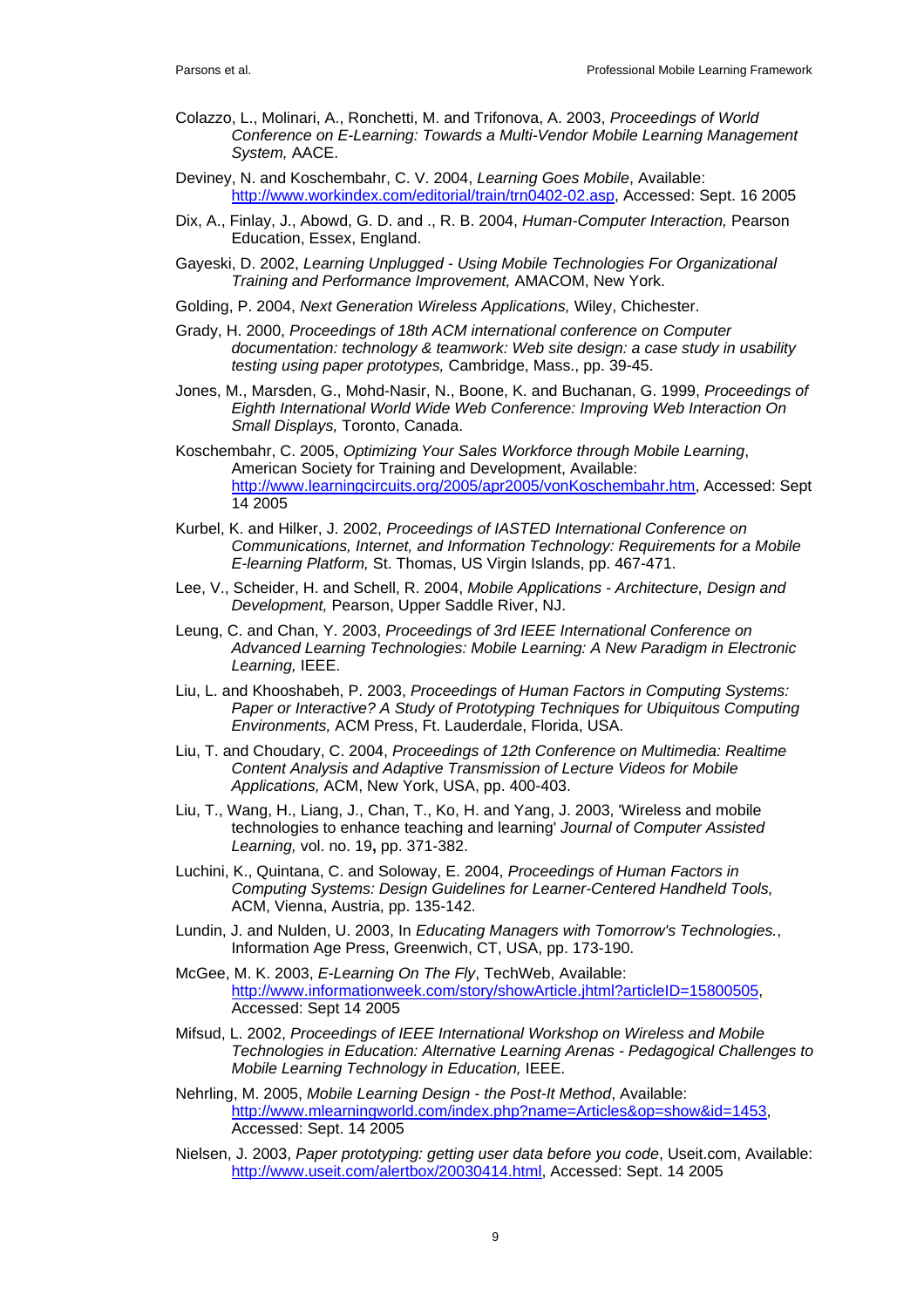Preece, J., Rogers, Y. and Sharp, H. 2002, *Interaction Design,* Wiley, New York.

- Preece, J., Sharp, H., Benyon, D., Holland, S. and Carey, T. 1994, *Human-Computer Interaction,* Addison Wesley, Harlow, Essex.
- Prensky, M. 2001, *Digital Game-Based Learning,* McGraw-Hill, New York.
- Rauch, T., Gillihan, D. and Leone, P. 1997, *Proceedings of Society for Technical Communication 44th Annual Conference: Low-Fidelity Prototyping for Technical Communicators,* Society for Technical Communication, Arlington, VA.
- Rogers, Y., Price, S., Fitzpatrick, G., Fleck, R., Harris, E., Smith, H., Randell, C., Muller, H., O'Malley, C., Stanton, D., M. Thompson and Weal, M. 2004, *Proceedings of IDC 2004: Ambient Wood: Designing New Forms of Digital Augmentation for Learning Outdoors,* ACM, College Park, Maryland, USA.
- Roschelle, J. 2003, 'Unlocking the learning value of wireless mobile devices' *Journal of Computer Assisted Learning,* vol. no. 19**,** pp. 260-272.
- Rudd, J., Stern, K. and Isensee, S. 1996, 'Low vs. high- fidelity prototyping debate' *Interactions,* vol. no.**,** pp. 77-85.
- Schwabe, G. and Göth, C. 2005, 'Mobile Learning with a Mobile Game: Design and Motivational Effects' *Journal of Computer Assisted Learning,* vol. 21, no. 3**,** pp. 204.
- Sefelin, R., Tscheligi, M. and Giller 2003, *Proceedings of CHI '03: Paper prototyping what is it good for? a comparison of paper- and computer-based low-fidelity prototyping,* USA, pp. 778 - 779.
- Setaro, J. L. 2001, *If You Build It, Will They Come? Distance-Learning Through Wireless Devices*, Unisys, Available: <http://www.unisysworld.com/monthly/2001/07/wireless.shtml>, Accessed: Sept. 16 2005
- Sharples, M. 2002, 'Disruptive Devices: Mobile Technology for Conversational Learning' *International Journal of Continuing Engineering Education and Lifelong Learning,* vol. 12, no. 5/6**,** pp. 504-520.
- Sharples, M., Corlett, D. and Westmancott, O. 2002, *Proceedings of Personal and Ubiquitous Computing (2002): The Design and Implementation of a Mobile Learning Resource,* Springer-Verlag London Ltd, pp. 220-234.
- Snyder, C. 2003, *Paper Prototyping The Fast and East Way to Design and Refine User Interfaces.,* Morgan Kaufmann, San Francisco.
- Trifonova, A., Knapp, J., Ronchetti, M. and Gamper, J. 2004, *Proceedings of World Conference on Educational Multimedia, Hypermedia and Telecommunications: Mobile ELDIT: Transition from an e-Learning to an m-Learning System,* AACE.
- Uther, M. 2002, *Proceedings of International Workshop on Wireless and Mobile Technologies in Education: Mobile Internet Usability: What Can 'Mobile Learning' Learn From the Past?,* IEEE.
- Virizi, R. A., Sokolov, J. L. and Karis, D. 1996, *Proceedings of Human Factors in Computing Systems: Usability problem identification using both low- and high-fidelity prototypes,* ACM Press, Vancouver, Canada., pp. 236 - 243.
- Walker, K. 2004, *Proceedings of 1st Workshop on Story Representation, Mechanism and Context: Learning on Location with Cinematic Narratives,* ACM, New York, USA, pp. 55-58.
- Wang, Y. 2004, *Proceedings of 2nd International Workshop on Wireless and Mobile Technologies in Education: Context Awareness and Adaptation in Mobile Learning,* IEEE.
- Weiss., S. 2002, *Handheld Usability,* Wiley, Chichester.

Williams, R. and Tollett, J. 1997, *The Non-Designer's Web Book,* Peachpit, Berkeley, CA.

COPYRIGHT

David Parsons, Hokyoung Ryu, Ramesh Lal and Stephen Ford ©2005. The author(s) assign the Victoria University of Technology a non-exclusive license to use this document for personal use provided that the article is used in full and this copyright statement is